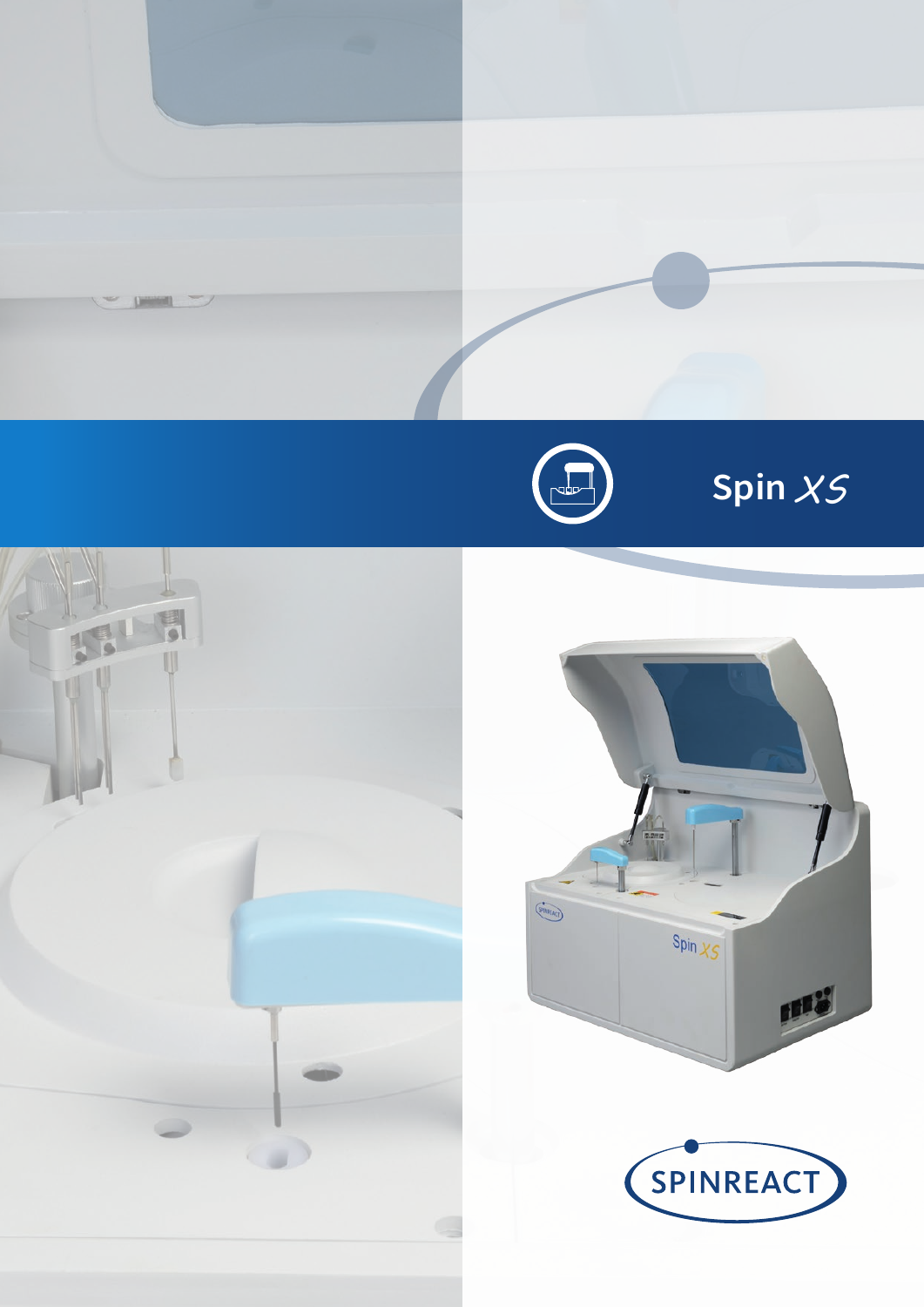

### **Completamente automático / Fully automatic**



**Estación de lavado automática** con sistema de precalentamiento de agua

**48 Cubetas auto-lavables** dispuestas en 6 racks de 8 unidades

**Automatic washing station** with water pre-heating system

**48 reusable cuvettes** in 6 racks of 8 units



**Mantenga sus reactivos refrigerados**  incluso con el Spin XS apagado gracias al módulo de refrigeración independiente

**Keep your reagents cold** even with the Spin XS switched off thanks to the independent cooling system

## **Facilita su trabajo / Makes your work easier**



**Programe sus muestras por lotes** y asigne perfiles con parámetros preseleccionados

**Program your samples by lots** and set profiles with preselected parameters



**Cargue 37 muestras de forma simultánea. Analice hasta 28 parámetros a la vez**

**Load 37 samples simultaneously. Analyze up to 28 parameters in the same run** 



Su **reducido tamaño** permite ubicarlo en cualquier laboratorio

Its **reduced size** make it suitable for any laboratory

### **Asegura la calidad de sus análisis / Ensures the quality of your analysis**



**Monitorice a tiempo real** el estado de las reacciones, el nivel de reactivos disponible y la cantidad de muestra

**Monitor at real time** the reaction's status, available reagent's level and sample's volume



**Control de calidad**. Puede mostrarse de forma gráfica (L-J) y analizarse mediante diferentes modelos

**Quality Control**. Available on L-J graphic and analyzable following different models



**Calibración**. Puede observarla de forma gráfica y predeterminar calibraciones anteriores si es necesario

**Calibration**. Available in graphic format. Anterior calibrations can be used if necessary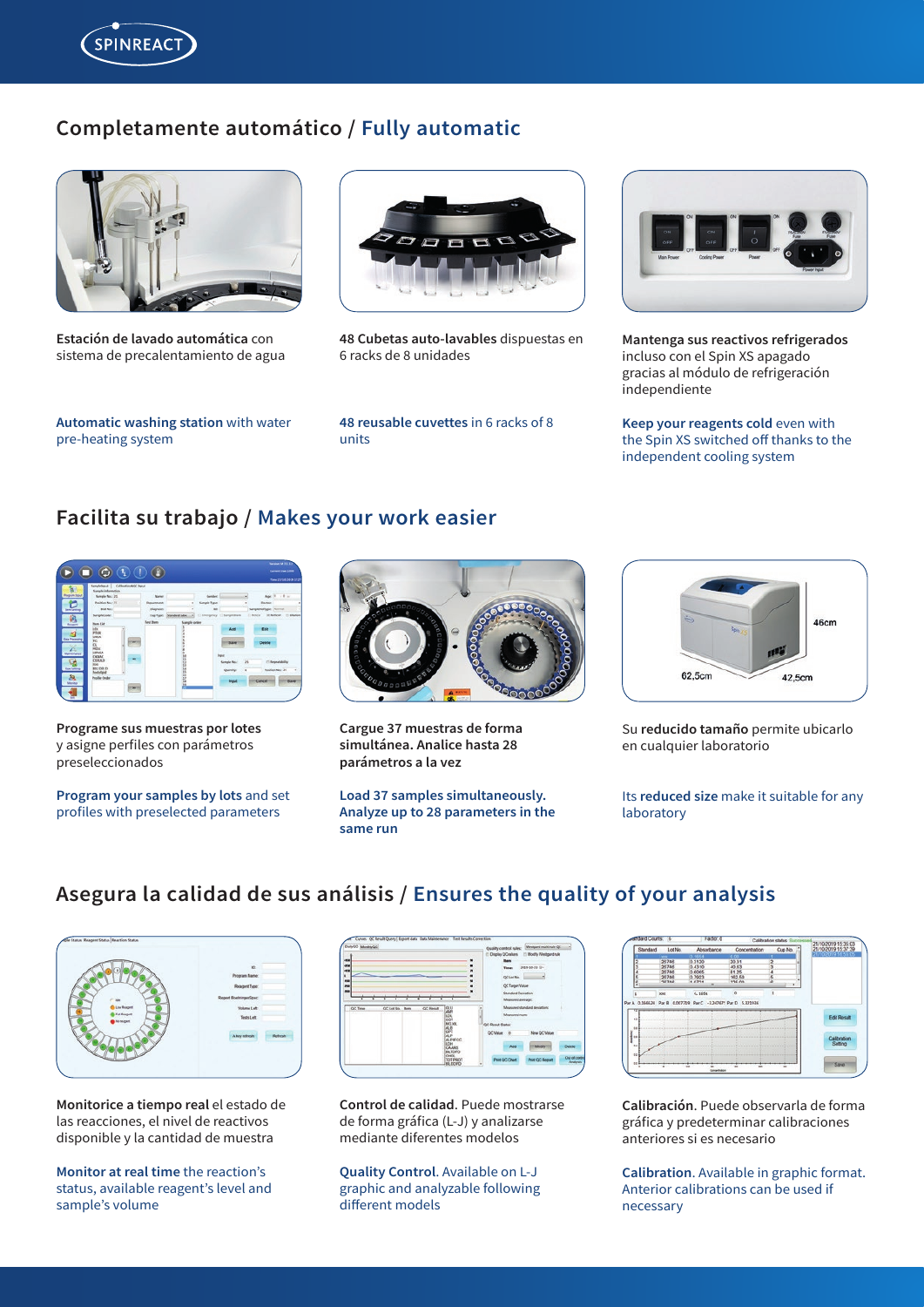# **Especificaciones técnicas**

#### **Características generales**

Throughput: 200t/h Consumo de agua: 5l/h Medidas: 62,50cm x 42,50cm x 46cm Peso: 36Kg

**Sistema de reactivos** Bandeja de 28 posiciones refrigerada Volumen R1: 20µl - 350µl Volumen R2: 20µl - 350µl Monitorización del reactivo disponible a tiempo real Aguja de reactivo con sensor de volumen y función anticolisión vertical

**Sistema de muestra** Bandeja de 37 posiciones refrigerada Volumen de muestra: 2µl - 70µl Sistema de dilución automática

**Sistema de reacción**

48 cubetas auto-lavables Estación de lavado en tres pasos Temperatura de reacción 37 ±0,1ºC Aguja de agitación independiente cubierta en teflón

**Sistema óptico** Lámpara halógena 6V / 10W Longitudes de onda: 340nm, 405nm, 450nm, 510nm, 546nm, 578nm, 630nm, 700nm

**Métodos de calibración** Lineales: Factor K, un punto, dos puntos y multipunto No liniales: Spline, Logit-4p, Logit-5p, polinómica, exponencial y parabólica

**Métodos de Control** Gráficos de Levey-Jennings Westgard multi-rule Twin - Plot

**Sistema operativo** Windows XP a Windows 10 Conexión ethernet

PC no incluido

# **Technical Specifications**

**General characteristics** Throughput: 200t/h Water consumption: 5l/h Size: 62,50cm x 42,50cm x 46cm Weight: 36Kg

**Reagent system** 28 positions refrigerated tray R1 volume: 20µl - 350µl R2 volume: 20µl - 350µl Reagent level real time monitoring Reagent probe with volume sensor and

vertical anti-collision function

**Sample system** 37 positions refrigerated tray Sample volume: 2µl - 70µl

Auto-dilution system

**Reaction system** 48 reusable cuvettes Washing station in 3 steps Reaction temperature at 37 ±0,1ºC Mixing prove independent and teflon coated

**Optical System** Halogen lamp 6V / 10W Wavelengths: 340nm, 405nm, 450nm, 510nm, 546nm, 578nm, 630nm, 700nm

**Calibration methods** Linear: K Factor, single point, two points, multi-point Non-linear: Spline, Logit-4p, Logit-5p, polynomial, exponential and parabolic

**Control Methods** Levey-Jennings graphics Westgard multi-rule Twin - Plot

**Operating system**  Windows XP to Windows 10 Ethernet connection PC not included

| Reactivos dedicados listos para su uso / Dedicated reagent ready to use |            |               |       |        |            |                 |                 |            |                  |
|-------------------------------------------------------------------------|------------|---------------|-------|--------|------------|-----------------|-----------------|------------|------------------|
| ALB                                                                     | <b>HDL</b> | <b>LIPASE</b> | GLUC. | AMY    | CK-MB      | APO B           | C <sub>3</sub>  | IgA        | Lp(a)            |
| U-PROT                                                                  | J-CREA     | Mg            | CHOL  | CHE.   | AST        | AT III          | C4              | IgM        | $\beta$ -2-MICRO |
| T-BILI                                                                  | T-CRFA     | T-PROT        | LDL   | LDH    | <b>ALT</b> | $\alpha$ -1-ATR | <b>TRANSF</b>   | <b>CRP</b> | <b>FERR</b>      |
| D-BILI                                                                  | D          |               | TGL   | ALP    | v-GT       | <b>CER</b>      | $\alpha$ -1-GLY | ASO        | <b>IgE</b>       |
| Ca                                                                      | Fe         | U-ACID        | UREA  | CK-NAC | APO A1     | <b>HAPTO</b>    | lgG             | RF         | uALB             |

*Evite contaminaciones y alargue la vida útil de sus reactivos usando su línea dedicada Avoid contaminations and extend the life or your reagents using the dedicated line*